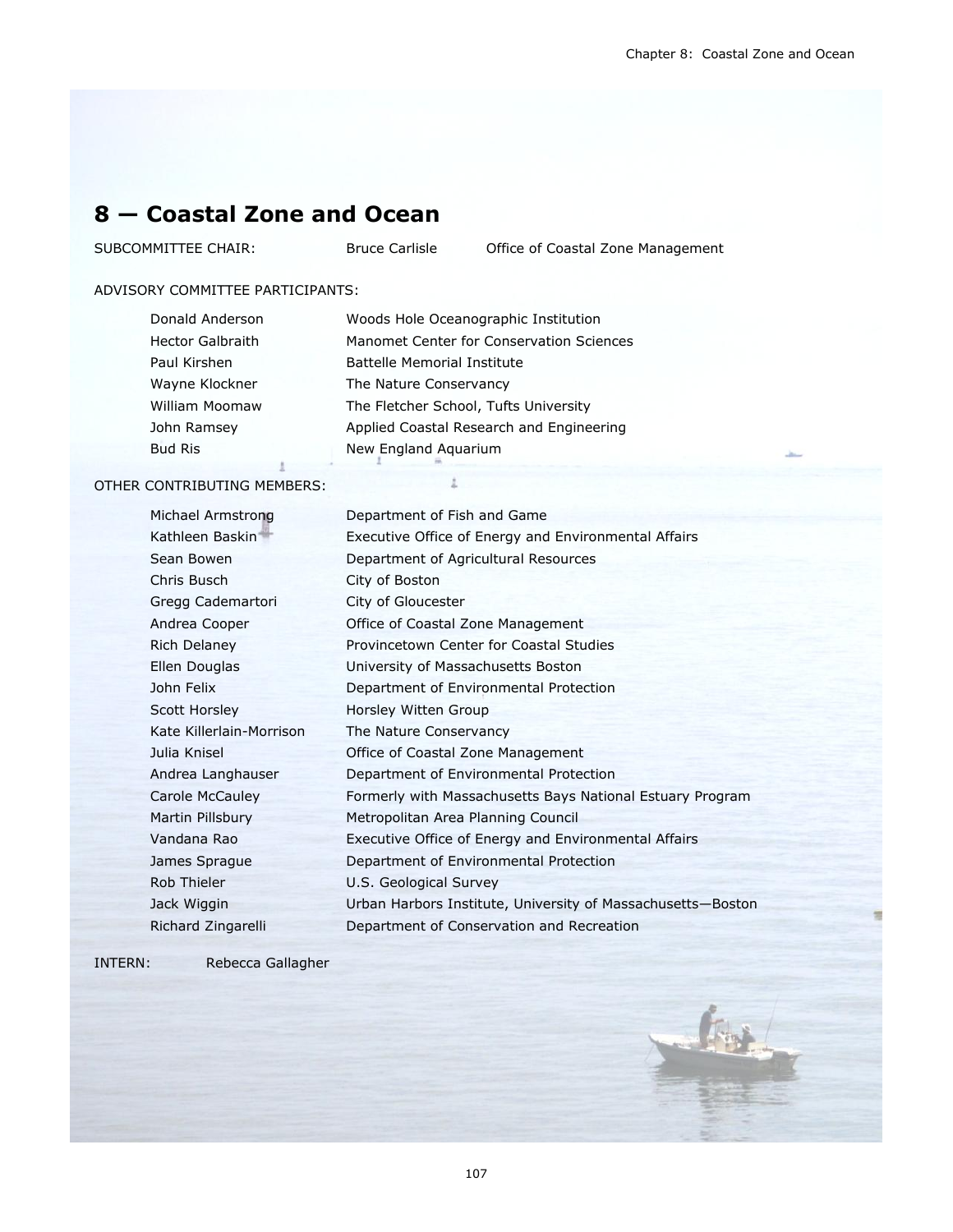# **8**Coastal Zone and Ocean

# **Introduction**

Massachusetts' coastline and ocean are tremendous resources that have shaped the state's economy, history, and way of life. Today, unfortunately, these resources are threatened by a host of issues, including erosion of public beaches, costly storm damage of homes and businesses, habitat loss, pollution of waterways from land runoff, and the spread of invasive species. While work is underway to address these challenges, the focus is often based on a historic view of coastal and ocean environments. Climate change—with its resulting acceleration of sea level rise, potential increased frequency and intensity of storms, and shifts in ocean temperature, currents and chemistry—is altering these already dynamic environments, exacerbating coastal management challenges.

Through efforts in coastal hazards management, ocean planning, habitat restoration, fisheries assessment and management, and land protection, Massachusetts has taken many important steps and is poised to become a national leader in coastal climate change adaptation. To reduce and mitigate severe climate change threats to public safety, local and regional economies, marine and terrestrial habitats, and public and private infrastructure, a new focus is needed.

This chapter provides a general overview of the climate change vulnerabilities within the coastal zone and ocean "sector" in Massachusetts. It then focuses on three categories: (1) residential and commercial development, ports, and infrastructure; (2) coastal engineering for shoreline stabilization and flood protection, and; (3) coastal, estuarine, and marine



habitats, resources, and ecosystem services. For each of these three categories, the chapter summarizes the existing resources and climate change adaptation efforts currently underway; discusses the vulnerabilities of these resources to climate change; and offers potential strategies for reducing risk and vulnerability and improving resilience to the evolving impacts of a changing climate.

# **Overview of Vulnerabilities**

Unaddressed, climate change will result in significant impacts to Massachusetts' coast and ocean waters. On the coast, modest changes in temperature can have major impacts on sensitive ecosystems, threatening biodiversity and ecosystem-based economies, such as fisheries, tourism, and recreation. Sea level rise will exacerbate impacts to development, infrastructure, and natural systems from erosion and storm damage. Impacts could include loss of life; extensive property damage; destruction of public infrastructure; release of sewage, oil, debris, and other contaminants; and loss of commercial and marine-related businesses critical to local, regional, and state economies.

Coastal salt marshes, barrier beaches, and floodplains are particularly vulnerable to rising sea levels because they are generally within a few feet of existing sea elevations. These areas also provide extensive recreational opportunities and significant environmental services, including providing habitat for many species, playing a key role in nutrient uptake, and protecting inland areas from flooding. In the ocean, temperature changes can influence ocean current strength, stratification of the water column, temperature and salinity levels, and nutrient and mineral transport—affecting the ecosystems and economically important species that depend on them. In addition, increased marine acidity levels will impact shell formation for certain species. The overall result of these changes for ecosystem and fisheries health will be significant.

# **Adaptation Strategies**

Today, Massachusetts is already facing and endeavoring to manage the impacts of sea level rise, including increased erosion and storm damage. The resiliency of Massachusetts coastal and ocean ecosystems and economies—that is, their ability to accommodate impacts from both existing natural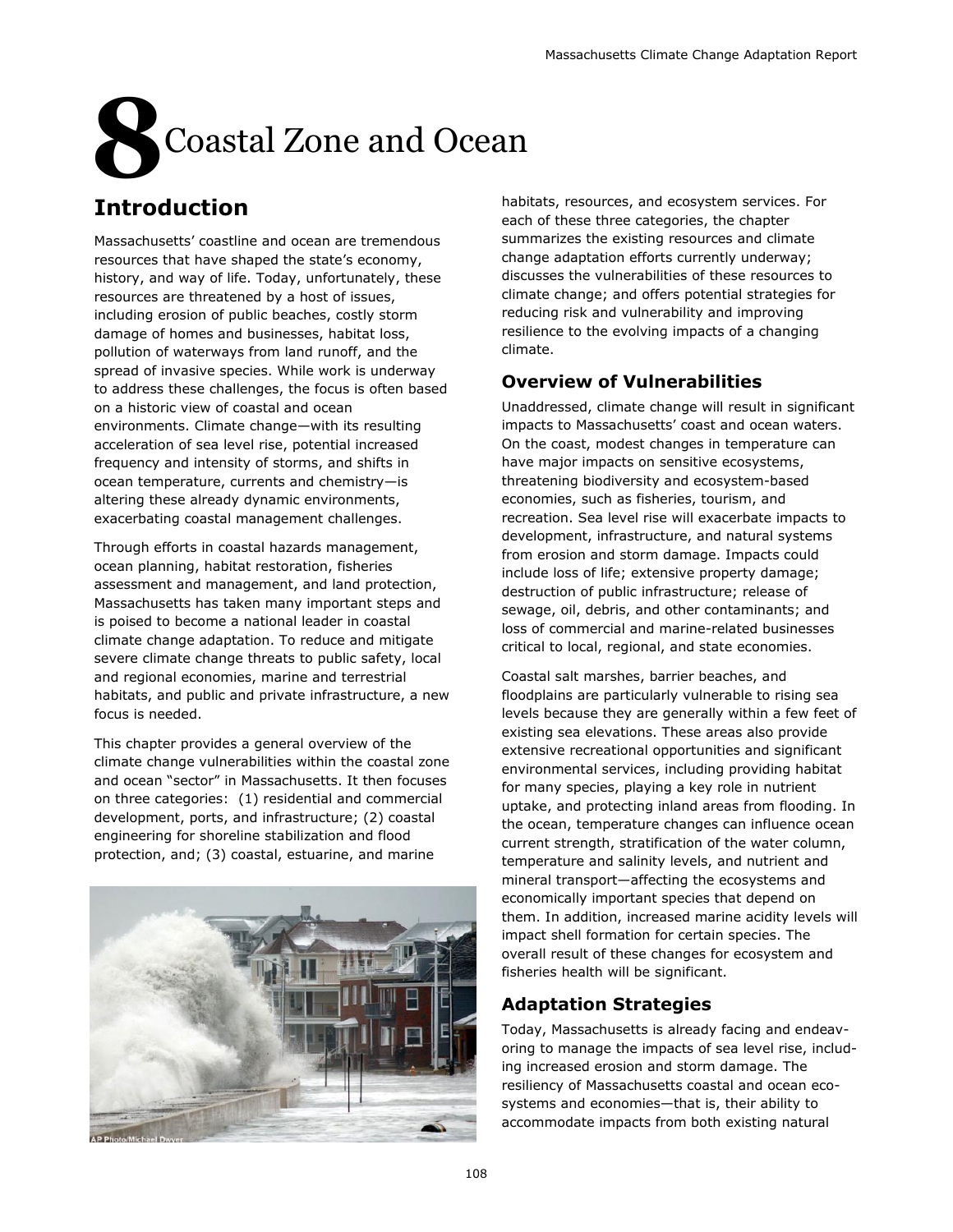hazards and future climate change—requires planning, collaboration, and action. With the many economic and environmental issues facing the state, addressing the additional challenges posed by climate change can seem a daunting, complicated, and expensive endeavor. However, by incorporating climate change projections into existing strategic, management, and fiscal plans, resiliency can improve. The result will be forward-thinking climate change strategies that could be built into land use plans, financial budgets and capital investments, regulatory processes, and similar implementation mechanisms. The following section contains possible strategies aimed at improving resiliency of Massachusetts' coasts and oceans. To more effectively convey a wide range of issues and suggestions, recommendations are organized under three categories within the Coastal Zone and Ocean sector. Strategies with similar elements have been consolidated.

# **Residential and Commercial Development, Ports, and Infrastructure**

The coastal zone is densely developed with homes, businesses, roadways, docks, ports, and other infrastructure and facilities critical to local, regional, and state economies, but also highly vulnerable to storm damage and other impacts of climate change such as sea level rise. The built environment in the coastal zone, which constantly changes due to new development and redevelopment, presents a significant challenge for climate change adaptation.

#### **Existing Resources**

Massachusetts' coastal cities and towns are home to one third of the State's population and its coastal counties have more than three-quarters of the state's population. According to a U. S. Census Bureau estimate in 2007, coastal cities and towns with significant populations (>45,000 people) include Boston, New Bedford, Quincy, Fall River, Lynn, Revere, Plymouth, Weymouth, Peabody, and Barnstable. Within these and other coastal communities are an extensive number of residences, businesses, shopping centers and malls, industrial operations and the critical public and private infrastructure that supports this development.

A significant economic sector is coastal and marine tourism and recreation—which includes recreational fishing and boating—with an annual output of \$8.7 billion in 2004. Another important sector to the marine economy is the commercial seafood sector comprised of fishing and fishing supplies, marine aquaculture, seafood processing and wholesaling, and retail and food service seafood sales—whose

#### **Massachusetts Coastal Economy**

The total output of the Massachusetts coastal economy is approximately \$117 billion, or 37 percent of annual gross state product. The coastal zone economy directly employs over 1 million people, representing close to 37 percent of employment in the state.

value in 2004 was \$1.6 billion (Donahue Institute, 2006).

Many resources already exist to reduce risks to development in the coastal zone. Massachusetts has statutory and regulatory programs that govern the siting and design of new construction and redevelopment, including the Massachusetts Environmental Policy Act (MEPA), The Public Waterfront Act (MGL chapter 91) and the Wetlands Protection Act. Environmental variation driven by a changing climate may necessitate modifications to these policy tools. Certain Massachusetts General Laws (e.g., Zoning Enabling Act, Wetlands Protection Act, Subdivision Control Law, and the Septic System Regulation-Title V) grant powers to municipalities to guide siting and design for growth. Local officials rely on Flood Insurance Rate Maps, the state Smart Growth/Smart Energy Toolkit, and funding via the Community Preservation Act to help guide siting and development.

#### **Vulnerabilities**

Development in the coastal zone is highly vulnerable to current and future impacts of climate change. Without adaptation, one can expect more extensive damage and loss of development associated with infrastructure and critical facilities due to severe erosion of coastal shorelines, overwash and

#### **The Cost of Coastal Storms**

The Massachusetts Hazard Mitigation Plan (2007) illustrates



two significant coastal storms that hit Massachusetts in 1991, Hurricane B o b a n d t h e October nor'easter. These two events caused \$49 million in damages to uninsured property and infrastructure

(e.g., roads, bridges, public facilities, and public utilities). An additional \$125 million was paid out by the National Flood Insurance Program (NFIP) in flood insurance claims. The following year saw another coastal storm that caused more than \$12.6 million in damages to public infrastructure and 1,874 NFIP claims at a cost of nearly \$12.7 million.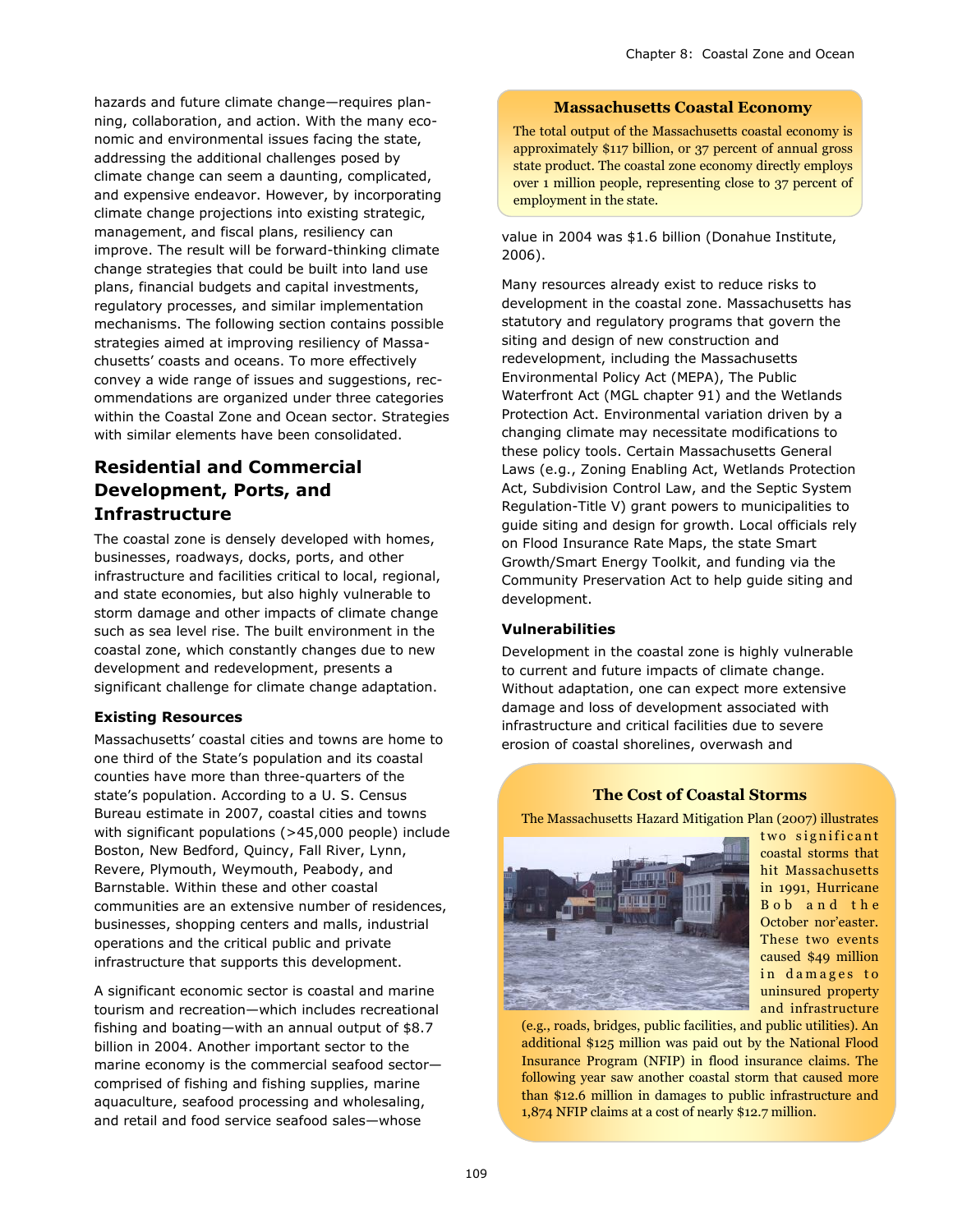breeching of barrier beaches, inundation of coastal floodplains from sea level rise, increased storm surge, and flooding. Coastal communities that have been densely developed for decades already experience frequent and expensive flood damages. From 1978 to 2009, Scituate property owners received more than \$49.6 million in National Flood Insurance Program (NFIP) claims. Scituate ranks number one in terms of flood damages and accounts for 17.6 percent of NFIP payments to policyholders in Massachusetts. The town of Scituate and other communities, including the city of Quincy, are actively working to help property owners elevate utilities and entire homes to reduce flood damages (Massachusetts Office of Coastal Zone Management, 2009). Other vulnerabilities include:

- Widespread damage of public and private development with limited or no relocation options;
- Impassable roadways and constrained access for emergency vehicles and personnel resulting in significant risk to public safety; and
- Inoperable wastewater and stormwater systems and associated public health concerns.

The funding and other incentives outlined in the previous section, while effective for short-term planning purposes, may not adequately consider longer-term of sea level rise or an increase in the intensity and frequency of storm events. Recent revisions to the State Building Code (780 CMR 120.G) strengthened existing standards for construction in floodplains and coastal dunes. Since many designs still do not address future inundation or migration of resource areas such as wetlands, however, new construction and redevelopment are likely occurring in areas that will erode and flood within the lifespan of these projects.

#### **Potential Strategies**

Adaptation strategies are necessary to reduce risk along Massachusetts' highly populated coast. An im-

portant and highly effective way to minimize threats to human health and safety, damage to public and private property, and preventable expenditure of scarce resources is to site new development and major redevelopment away from current and future vulnerable areas, including floodplains, zones subject to storm surges and wind-driven waves, and areas with high erosion rates. Additionally, by planning development to account for the future migration of important resource areas such as salt marshes, dunes, and areas subject to storm flow, the ability of natural systems to respond to changing conditions can be maintained. A proposed project located in an area that might be considered buildable today, may be undevelopable after weighing the projected costs against projected risk, factors such as increased sea level and flood frequency.

Climate change will result in greater storm damages to existing development and an increase in recurring storm damage to individual properties (referred to as ―repetitive losses‖). Difficult choices face

Massachusetts regarding options for protecting the built environment and their potential conflict with existing property rights. Now is the time to start a public dialogue about the benefits, costs, risks,



and resources needed to make informed decisions about where to target major investments to protect existing development. The analysis and assessment of risk management needs to be done at several scales and within different socioeconomic contexts, including state, regional, and local levels. In urban areas with large populations—especially those that are environmental justice communities implementation of highly engineered structural protection measures will likely be a high priority for extensive public infrastructure and private development. Other areas may be able to reduce risk through approaches involving less engineered

#### **Coastal Zone Management's StormSmart Coasts**

Like other New England states with "home rule" government, many land-use decisions in Massachusetts are made at the local level. For coastal communities, this means grappling with the impacts and effects of erosion, storm surge, and flooding problems, which are being exacerbated and accelerated by global climate change. To help communities address these challenges, the Massachusetts Office of Coastal Zone Management (CZM) launched its StormSmart Coasts program in 2008. CZM developed user-friendly tools such as fact sheets, case studies, smart growth planning strategies, legal and regulatory tools, and extensive technical materials. CZM also held a series of regional workshops to connect local officials directly with the program.

Then, in 2009, CZM began five StormSmart Coasts pilot projects with seven communities—Boston, Falmouth, Hull, Oak Bluffs, and the three-town team of Duxbury, Kingston, and Plymouth—to test drive local, proactive implementation of StormSmart Coasts tools. The results are successful, transferable coast-wide models and enhanced partnerships with regional, state, and federal agencies; conservation organizations; academia; and the private sector to better serve coastal communities in Massachusetts. For more information, see the StormSmart Coasts website [\(www.mass.gov/czm/stormsmart\)](http://www.mass.gov/czm/stormsmart/).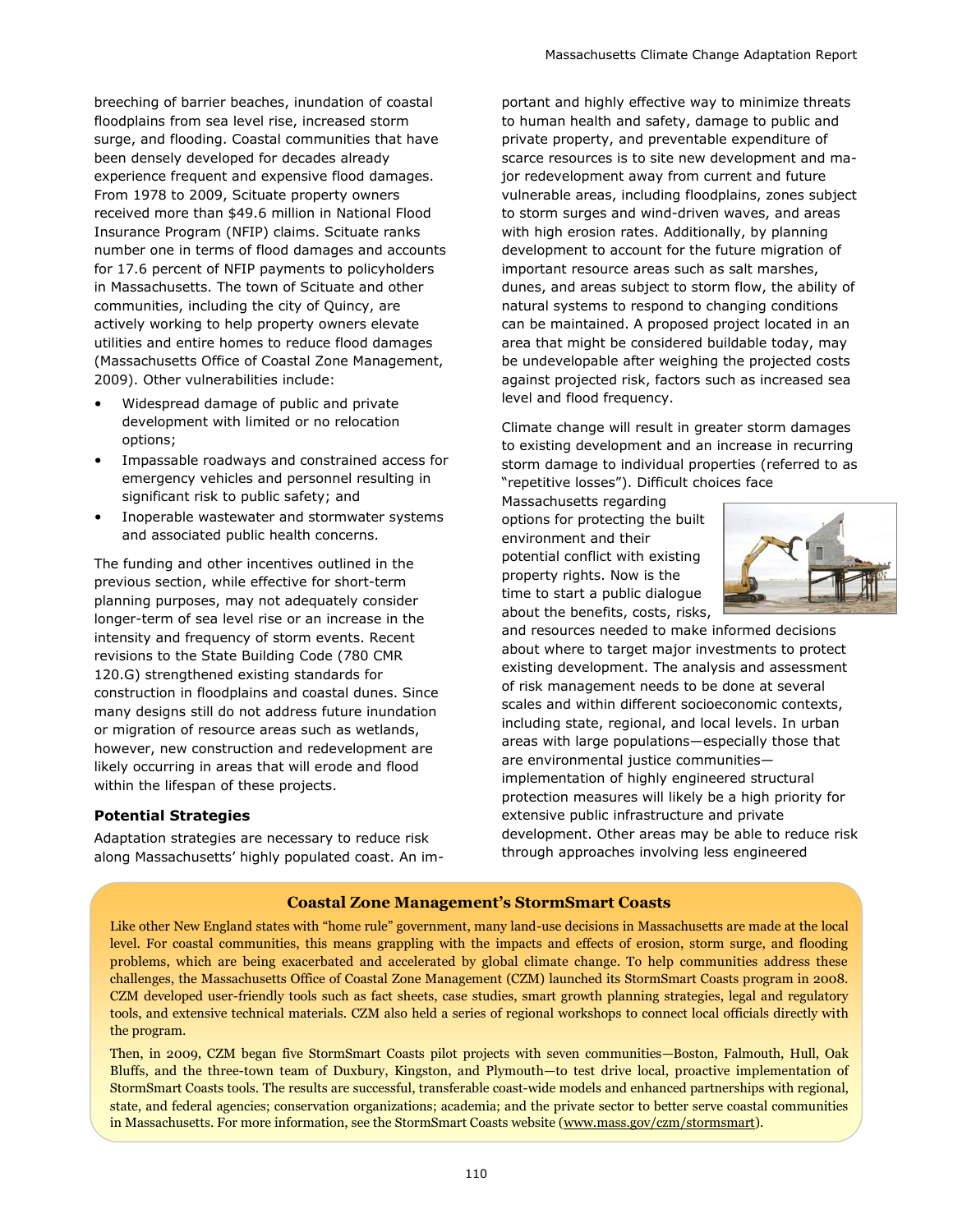structural measures, such as Low Impact Development, or some combination thereof.

- 1. Analyze strategies for siting new development and redevelopment outside of projected vulnerable and future resource areas. Design new development and redevelopment projects according to risk projected over the project lifespan. This may be achieved by the following means:
	- a. Continue to discourage and avoid siting in current and future vulnerable areas, such as floodplains, velocity zones, and areas with high erosion rates. Additionally, by planning development to account for the future

locations of important resource areas such as salt marshes, dunes, and areas subject to storm flowage, the ability of natural systems to respond to changing conditions can be protected;

- b. Consider building on Executive Orders 149 and 181 (intended to reduce vulnerability and damage costs in floodplains and on barrier beaches); explore issuing an Executive Order that specifically directs state development and significant redevelopment, as well as statefunded projects, out of vulnerable coastal areas;
- c. Strengthen the alternatives analysis for



#### **Figure 10**: *Projected Inundation at High Tide, East Boston—2100*

Shading indicates current areas of East Boston, Massachusetts, inundated at high tide in the year 2100 under low and high sea level rise (SLR) scenarios. The future elevation of high tide is based on the current elevation of Mean Higher High Water (MHHW) plus projected SLR. The low SLR scenario at 2 m (A) includes both regional SLR due to land subsidence and the low end of the range of eustatic (global) SLR projected by Rahmstorf (2007). The high SLR scenario at 3 m (B) includes both subsidence and the high end of the range of eustatic SLR projected by Rahmstorf (2007). On the right, the top inset shows areas near Constitution Beach and the bottom inset shows areas near Central Square, under the high scenario. Highest confidence in the delineation of the elevation exists for blue-shaded areas. Areas shaded with red and orange contain minor uncertainty (5%) due to the vertical resolution of the topography

*Source*: Map developed by Chris Watson and Ellen Douglas, UMass-Boston; Paul Kirshen, Battelle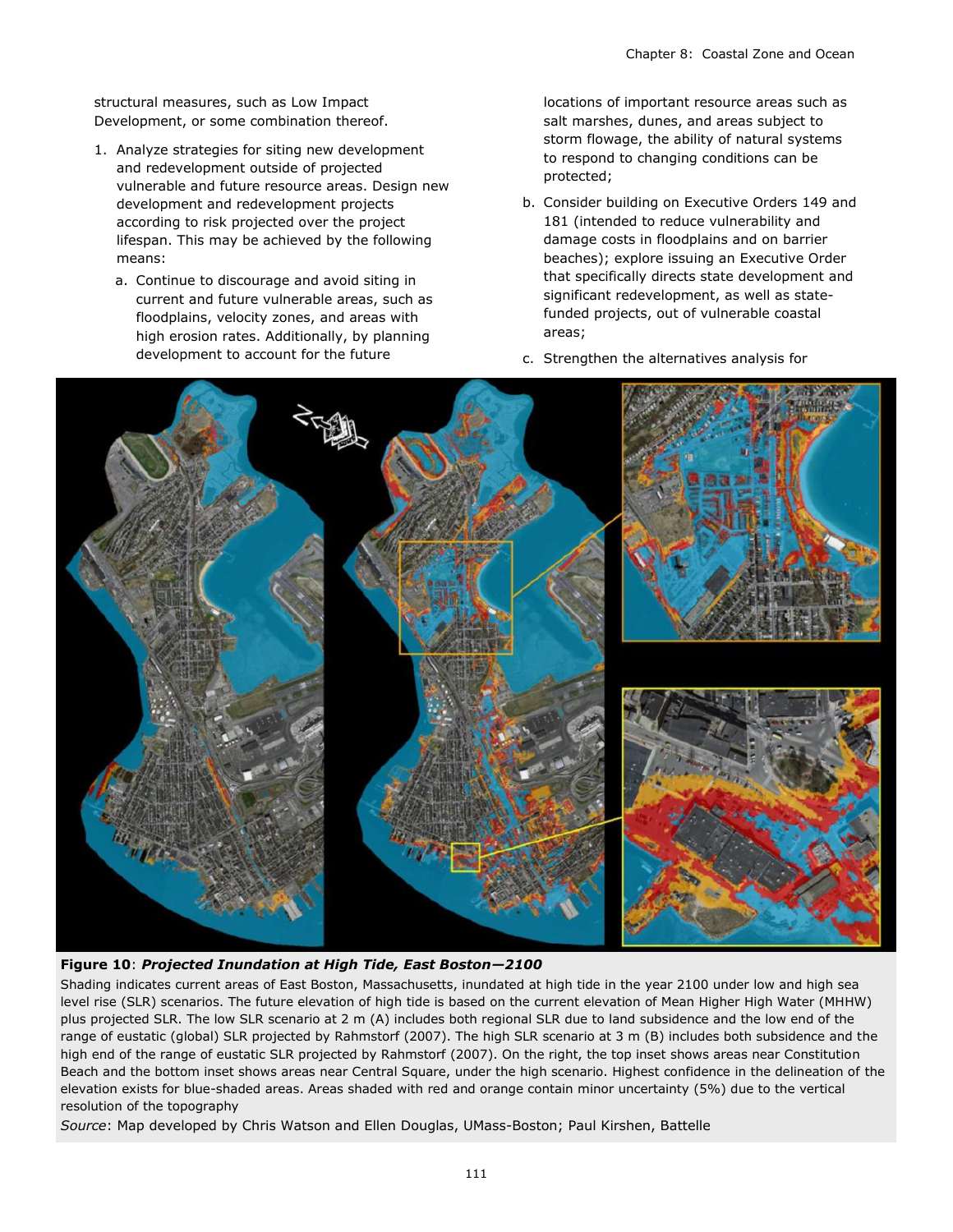development siting and design standards to identify, characterize, and avoid project risk and adverse effects associated with climate change impacts;

- d. Develop Chapter 91 policy guidance to fully implement 310 CMR 9.37(2)(b)(2), which states "[In the case of a project within a flood zone]…new buildings for non-water-dependent use intended for human occupancy shall be designed and constructed to…incorporate projected sea level rise during the design life of buildings", in a manner consistent with predicted sea level rise stated in this report. Consider a change to the regulation to include all new development and any redevelopment considered significantly vulnerable;
- e. Examine Wetlands Protection Act rules and/or policies for potential revisions that address predicted changes in spatial extent of coastal wetlands;
- f. Promote the nationally recognized "No Adverse Impact" approach—advanced by the Association of State Floodplain Managers (2007) and underlying the Massachusetts Office of Coastal Zone Management's StormSmart Coasts program—that calls for the design and construction of projects to have no adverse or cumulative impacts on surrounding properties;
- g. Consider expanding recent revisions to the State Building Code, with provisions that strengthen requirements for storm-resistant building designs, materials, and features;
- h. Update coastal erosion and flood-hazard zones delineations, especially in areas that experience high velocity floodwaters and breaking waves, so that they incorporate projected rather than historic rates of sea level rise; and
- i. Consider whether a rise in water table levels warrants changes to the Massachusetts Septic System regulations (known as Title V) to provide for additional protective separation distances for septic systems.
- 2. Decrease risk and repetitive losses to existing development by implementing the following strategies:
	- a. Consider additional revisions to the State Building Code to expand the requirement for elevating new and substantially improved buildings above the base flood elevation in hazard areas beyond the "V" zone (velocity flood zone with wave heights >3 feet) in order

to accommodate sea level rise. Examine expansion of this standard to Federal Emergency Management Agency designated "A" zones (wave heights <3 feet) in coastal areas.

- b. Consider incentives such as insurance cost reduction and hazard mitigation grants for communities that embrace climate change adaptation measures.
- c. Seek to reduce the number of vulnerable coastal properties through land acquisition from willing sellers in fee, or by conservation restrictions. Evaluate the use of Transfer of Development Rights, a smart growth technique that is currently in use, to direct coastal redevelopment inland. A potential scenario may include several components for further consideration such as:
	- i. to promote the transfer, existing homeowners who agree to sell their rights and abandon a storm-damaged property could receive state and local tax breaks for rebuilding in an upland area, or could purchase municipally owned land appropriate for development at a belowmarket rate;
	- ii. additional funding could be realized by encouraging coastal communities to adopt the Community Preservation Act and use the Community Preservation Fund for acquisition of properties at risk of storm events and sea level rise (high risk for development) that also have preservation or recreation value; and
	- iii. pool resources of the state and other partners, such as non-profit land trusts, to acquire land and conservation restrictions in perpetuity within vulnerable coastal areas.

**Freeboard** is the height of watertight surface between a body of water and the lowest point of entry. The expense of incorporating increased freeboard into new structures is low, generally adding only about 0.25 to 1.5 percent to the total construction costs for each foot of added height.

d. Consider a statewide rolling easements policy for existing development along the shoreline. These rolling easements are typically coupled with policies that prevent armoring of the coast. Similarly, require that reconstruction of buildings significantly damaged by storm events comply with new standards and delineations of erosion and flood-hazard zones.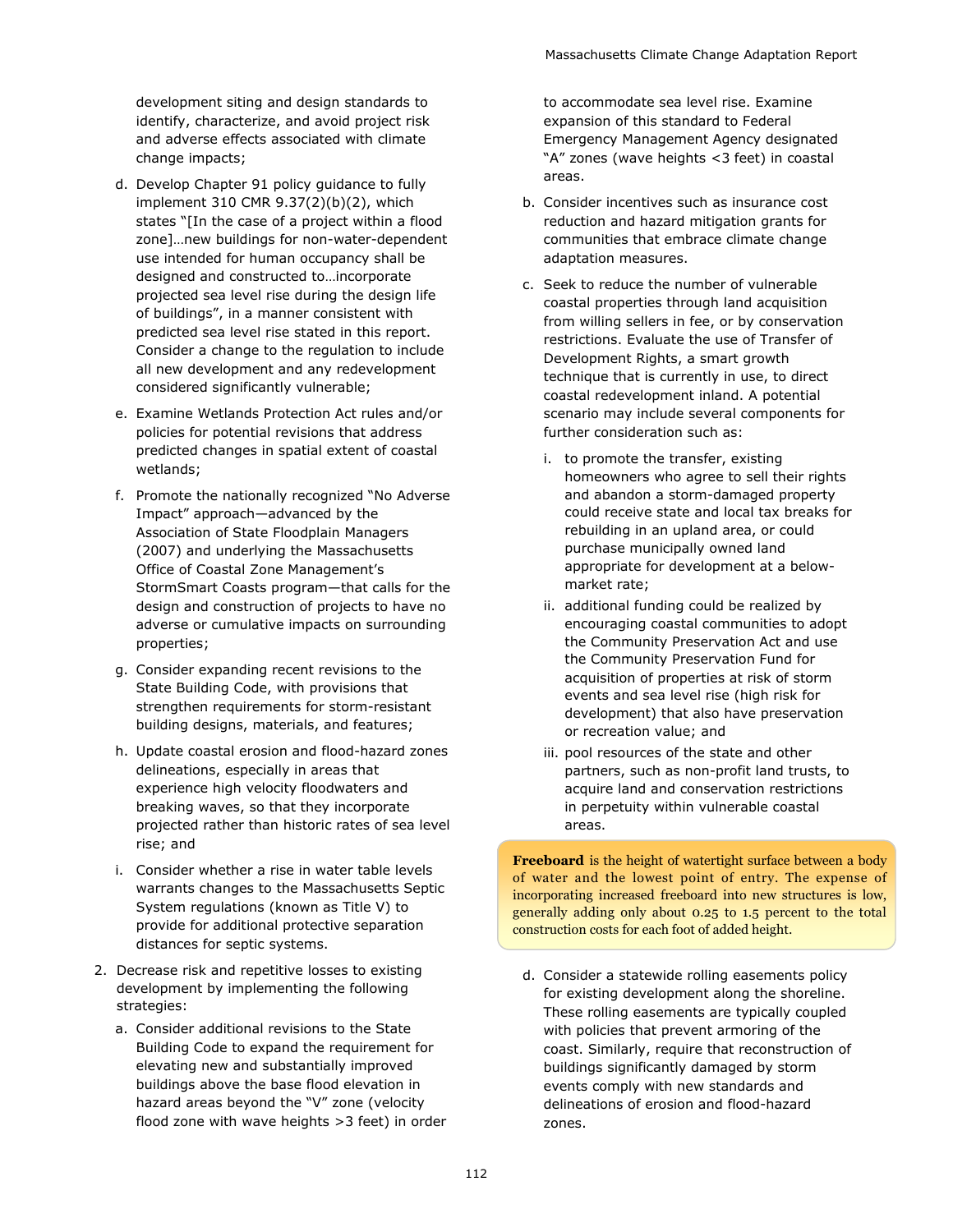e. Evaluate and update hazard mitigation, evacuation, and emergency response plans to address the changing conditions associated with new development and climate change, especially related to sea level rise and increased storm intensity and frequency. Make updates to these plans as refinements are made to climate change projections and development patterns change within a community, or at a minimum of every five years.

#### **Hull Freeboard Incentive**

The Town of Hull offers a freeboard incentive to protect the health and safety of its citizens, prevent property damage, and reduce the need for costly emergency services during storm events. For residential and commercial building elevation, or new construction projects, building department permit fees will be reduced by \$500 (or by the cost of the permit, if lower than \$500) if an elevation certificate is provided to verify the building is elevated a minimum of two feet above the highest federal or state requirement for the flood zone. If the baseflood elevation on the FEMA November 2008 draft map is higher than the current map, eligibility for the permit fee reduction will be based on the draft map.

### **Coastal Engineering for Shoreline Stabilization and Flood Protection**

Public and private coastal engineering structures are designed to protect buildings, infrastructure, and other uses in the coastal zone by controlling shifts in shoreline positions and blocking floodwaters. Engineered beaches and dunes that introduce sediment into starved beach systems are also considered in this section. Future permitting of coastal engineering projects could include consideration of local and regional processes and conditions to better eliminate or reduce impacts from erosion, flooding, and long-term inundation.

#### **Existing Resources**

A variety of structures exists along the coast of Massachusetts to stabilize the shoreline and protect buildings and infrastructure from erosion and flooding. Coastal structures include bulkheads, seawalls, revetments, groins, jetties, and breakwaters, as well as hurricane barriers, and flood and tide gates. The State conducted a comprehensive inventory of publicly owned or managed coastal structures along the shoreline (Massachusetts Coastal Hazards Commission, 2007). Visual inspections by civil engineers resulted in the rating of bulkheads, seawalls, revetments, groins, jetties, and breakwaters according to their condition using a letter system, from excellent (A) to critical

(F). Structures with critical levels of deterioration exhibit conditions such as section loss, cracking and undermining. These structures provide little or no protection from major coastal storms and require complete reconstruction to regain functionality. Each structure was also assigned a priority rating based on its condition and ability to protect buildings from erosion and flooding. Structures with a high priority rating may warrant emergency stabilization due to the presence of high-density residential dwellings or other critical structures and the potential for loss of life or property. The inventory provides critical information required to better manage these structures. Similar assessments will need to be conducted for coastal structures that are in private ownership.

#### **Vulnerabilities**

Impacts of climate change will affect the ability of coastal structures to resist major storm events and prevent damage due to erosion and flooding. Structures placed along the shoreline, largely in the 1940s and 1950s and prior to enactment of coastal management policies and regulations, have interrupted the natural process of sediment transfer. Many of these structures, which were not designed for projected future conditions, remain standing landward of narrow beaches and other sediment starved resource areas. Potential overtopping, undermining, and collapse of coastal structures by storm surge combined with higher sea levels are serious concerns. Because of limited functionality and these potential impacts, residential and commercial development, ports, and infrastructure will likely be more vulnerable in the future. Maintenance and future plans for coastal structures challenge the state, municipalities, and residents of the coastal zone and require new strategies.

Coastal shorelines shift continuously in response to a variety of factors. Wind, waves, tides, seasonal variations, human alterations, and sea level rise influence the movement of sand and gravel within shoreline systems. Developed coastlines that face east or northeast are particularly vulnerable to nor'easters, which are common winter storms in Massachusetts. These coastlines are typically dominated by erosion and flooding. Erosion rates often increase as a result of coastal structures such as seawalls and revetments, which cut off the supply of sediment to adjacent beaches and decrease their widths and volumes. Barrier islands in Massachusetts actively erode because of decreased sediment supply as well as inlet dynamics, changes in nearshore shoaling patterns, location and size of coastal structures, and other human alterations. Climate change will exacerbate these issues—higher sea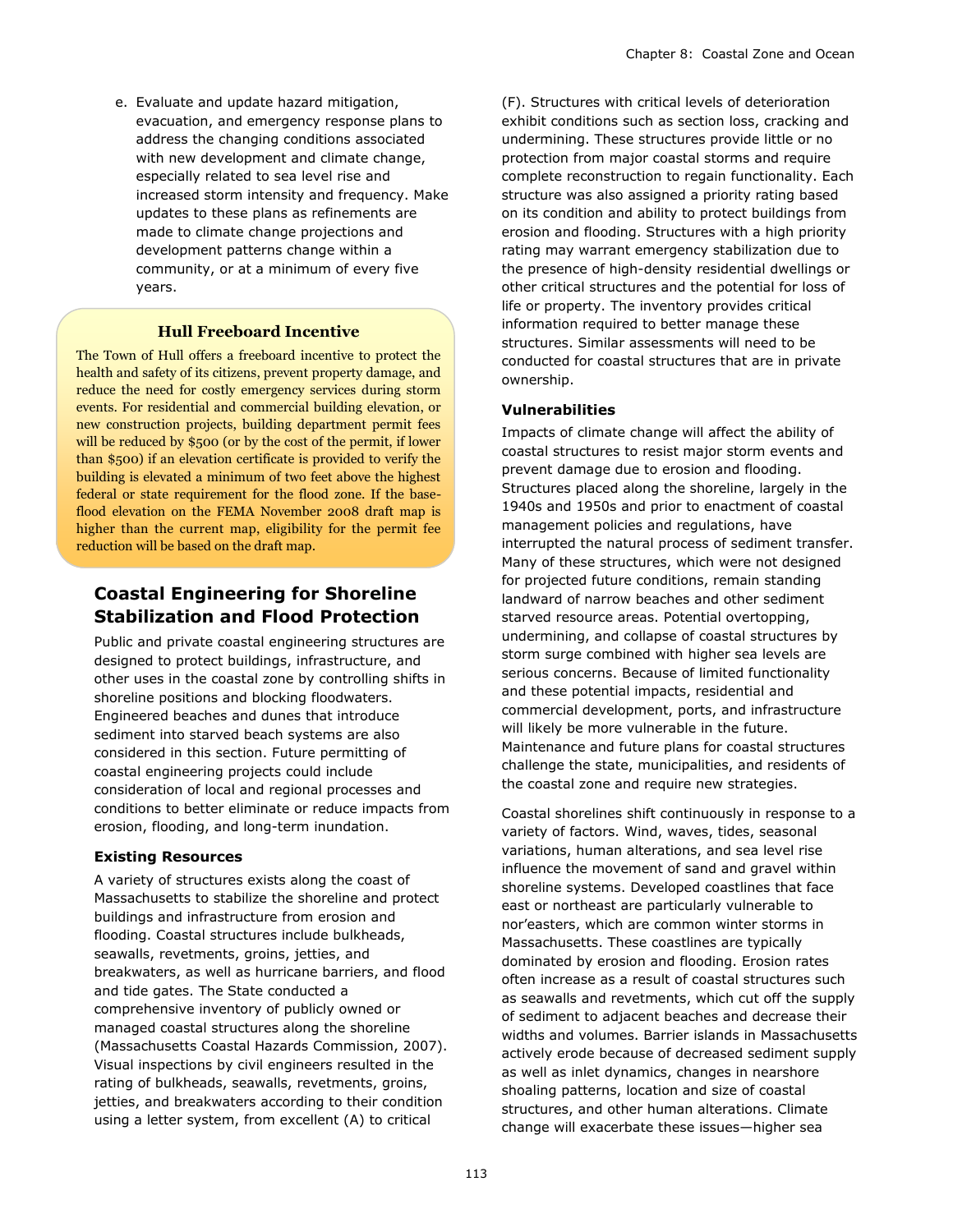levels and future storm events will result in greater erosion and flooding impacts over time.

#### **Potential Strategies**

The assessment of vulnerable coastal areas will require a better understanding of sediment resources and transport. By incorporating current shoreline change rates and trends as well as additional wave run-up analyses, the delineation of flood and erosion -hazard areas can be strengthened. The armoring of the coast has interrupted natural processes that build and maintain beaches, and has contributed to



sand deficits that exist on many Massachusetts' beaches today. There are limits to the effectiveness and availability of beach

nourishment and

there are difficult decisions to make regarding holding the line or retreating. Protection of individual properties will need to be balanced against other local concerns such as effects to abutting properties, safety of emergency responders, and community resource values. In some cases, large-scale approaches may be considered to preserve uses (such as water-dependent and marine industrial) that cannot be relocated or protected using traditional structures. Overall, it is important to evaluate the application, design, and placement of coastal engineering approaches. Strategies for consideration include:

- 1. Institute policies and regulations to improve assessment of local erosion and flooding, and evaluate design and placement of engineered approaches to manage these coastal hazards. New or revised state policies and regulations that address coastal erosion and flooding, particularly related to coastal engineering practices, would improve assessment and management of these hazards.
	- a. Strengthen the delineation of erosion and flood-hazard areas by incorporating current rates and trends of shoreline change as well as additional analyses of the maximum vertical extent of wave run-up on beaches or structures. With additional resources, state agencies could acquire and update this information every five to ten years for effective management of risk, especially in a changing climate.
	- b. Continue to advance use of soft engineering approaches that supply sediment to resource

areas such as beaches and dunes in order to manage the risk to existing coastal development. Periodic nourishment with sand is essential to maintaining dry recreational beaches along many developed coasts.

- c. Adhering to provisions of the Massachusetts Ocean Management Plan, examine issuing a state policy regarding the mining of sediment from the seafloor to guide the use of sand and gravel resources from Massachusetts' tidelands, especially for nourishment of private beaches.
- d. Consider prioritizing placement of sediment on public beaches over offshore disposal. Management of sediment resources is a necessary component of the overall resiliency approach that will allow competing interests to adapt and coexist in the dynamic coastal zone.
- e. Conduct an alternatives analysis when replacing failing public structures that pose an imminent danger, and ensure review of the analysis by local and state environmental agencies. Assessment of the analysis should consider cumulative impacts and the No Adverse Impact approach.
- 2. Plans to replace or construct new coastal engineered structures could better incorporate local conditions and higher sea levels. Analyses of benefits and costs may support large-scale engineered, structural protection of areas that are highly-developed urban centers or have significant water-dependent and marine industry that cannot be relocated.

## **Coastal, Estuarine, and Marine Habitats, Resources, and Ecosystem Services**

Massachusetts coastal, estuarine, and marine habitats—such as beaches, salt marshes, and bays provide valuable environmental, social, and economic benefits. Such benefits or "ecosystem services" are the wide range of conditions and processes through which natural systems help sustain and fulfill human life (Daily et al., 1997). These include maintenance of habitat for fish and shellfish, storm surge and flood protection, nutrient cycling and pollution prevention, atmospheric and climate regulation, renewable energy sources (wind, waves, and tides), and recreational opportunities.

While it is impossible to put an accurate dollar figure on the value of coastal and ocean systems, targeted economic analyses point to the tremendous value of this sector. For example, the National Marine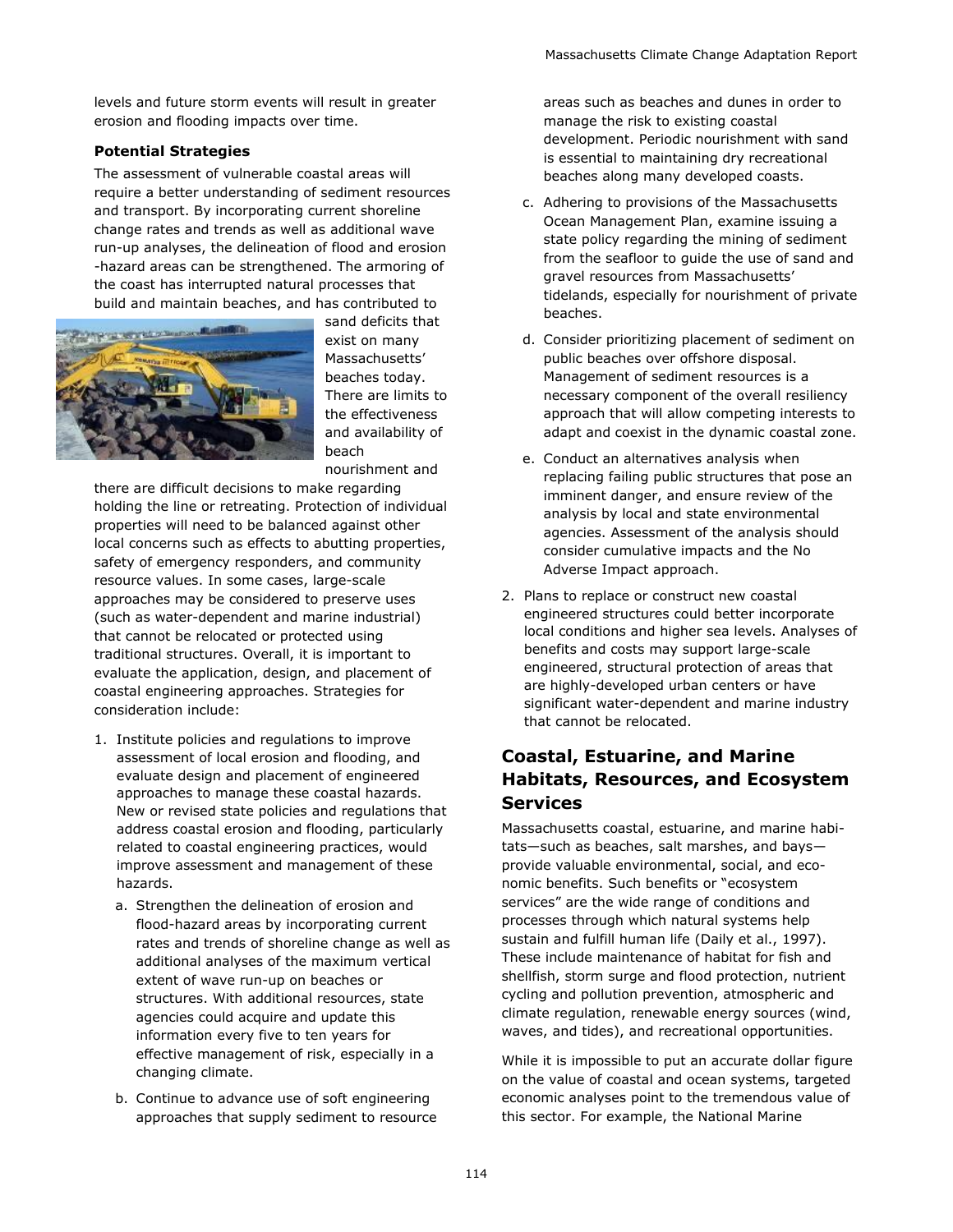| <b>RESOURCE</b>                                            | <b>AREA (ACRES)</b> |  |
|------------------------------------------------------------|---------------------|--|
| Coastal bank                                               | 2,112               |  |
| Barrier beach                                              | 11,840              |  |
| Coastal beach                                              | 5,376               |  |
| Coastal dunes                                              | 11,712              |  |
| Rocky intertidal shore                                     | 1,024               |  |
| Tidal flat                                                 | 18,944              |  |
| Salt marsh                                                 | 45,376              |  |
| Submerged aquatic vegetation                               | 19,392              |  |
| Table 7. Extent of coastal and estuarine habitats<br>in MA |                     |  |

Fisheries Service indicates that 32 percent of the commercial fish and shellfish collected in New England are directly dependent on estuaries and salt marshes (Stedman and Hanson, 1997). For New Bedford and Gloucester alone, value of the commercial fish and shellfish caught in 2010 was more than \$346 million (MA DMF, 2011). In addition, the U.S. Army Corps of Engineers concluded that the flood control benefits of wetlands in the Charles River basin alone were estimated to be nearly \$40 million per year in 2003 dollars (Schuyt and Brander, 2004).

#### **Existing Resources**

Massachusetts has over 4669 km. (2,900 miles) of varied coastline and over 5180 km<sup>2</sup> (2,000 miles<sup>2</sup>) of estuarine and marine waters that include a vast array of habitats, flora, and fauna. Using digital wetland resource maps developed by the Department of Environmental Protection's Wetland Conservancy Program and distributed by MassGIS, an inventory of these resources was obtained, as shown in Table 7.

The State also has abundant bays, sounds, and other ocean habitats with various geologic settings, bottom types, depths, tide and current regimes, and biological interdependencies. For a comprehensive overview of the marine habitats in state waters, see the Baseline Assessment of the Massachusetts Ocean Management Plan (Massachusetts Executive Office of Energy and Environmental Affairs, 2009), which contains synopses of primary and secondary producers, benthic communities, fisheries resources, avifauna, marine mammals, and invasive species. Table 8 , taken from the plan's Baseline Assessment, lists some habitat features and their biological links.

Existing state regulatory programs have strong provisions to avoid, minimize, and—if necessarymitigate the current, but not future, adverse effects

of anthropogenic stressors. Recent advancements in protection include updates to the Massachusetts Wetlands Protection Act regulations and the state's Title V Sanitary Code, development of



nitrogen loading standards through the Massachusetts Estuaries Project, and siting and performance standards that protect sensitive and unique habitats in the Massachusetts Ocean Management Plan (Massachusetts Executive Office of Energy and Environmental Affairs, 2009). State funding programs, including Coastal Pollution Remediation, Section 319 Nonpoint Source Pollution Competitive Grants, and the State Revolving Fund, provide significant state resources that leverage local funds to implement specific capital projects to address pollution from wastewater, stormwater, and nonpoint source runoff.

#### **Vulnerabilities**

Changes in air and sea temperature, precipitation, ocean circulation and flow dynamics, sea level, and storm patterns will have cascading effects on coastal, estuarine, and marine habitats and resources—affecting the ecosystem services they provide. The list below summarizes significant vulnerabilities that could have cascading effects throughout ocean and coastal habitats:

- increases in stratification (the separation in the water column into distinct layers by salinity and/ or temperature);
- changes in nutrient availability, and shifts in primary and secondary production due to changes in temperatures, precipitation, fresh water inputs, and currents/circulation;
- changes in, and potential loss of, suitable habitat and critical life-stage support for ecologically important marine and estuarine species;
- shifts in location and productivity of important marine and estuarine species, with a potential decrease and loss of significant commercial and recreational fisheries due to shifts in suitable habitat;
- loss of commercial fishing and aquaculture revenue due to shellfish impacts from reduced shell formation and reproduction and growth rates, and increased shellfish diseases, pathogens, and harmful algal blooms;
- loss of inter-tidal estuarine marsh habitat caused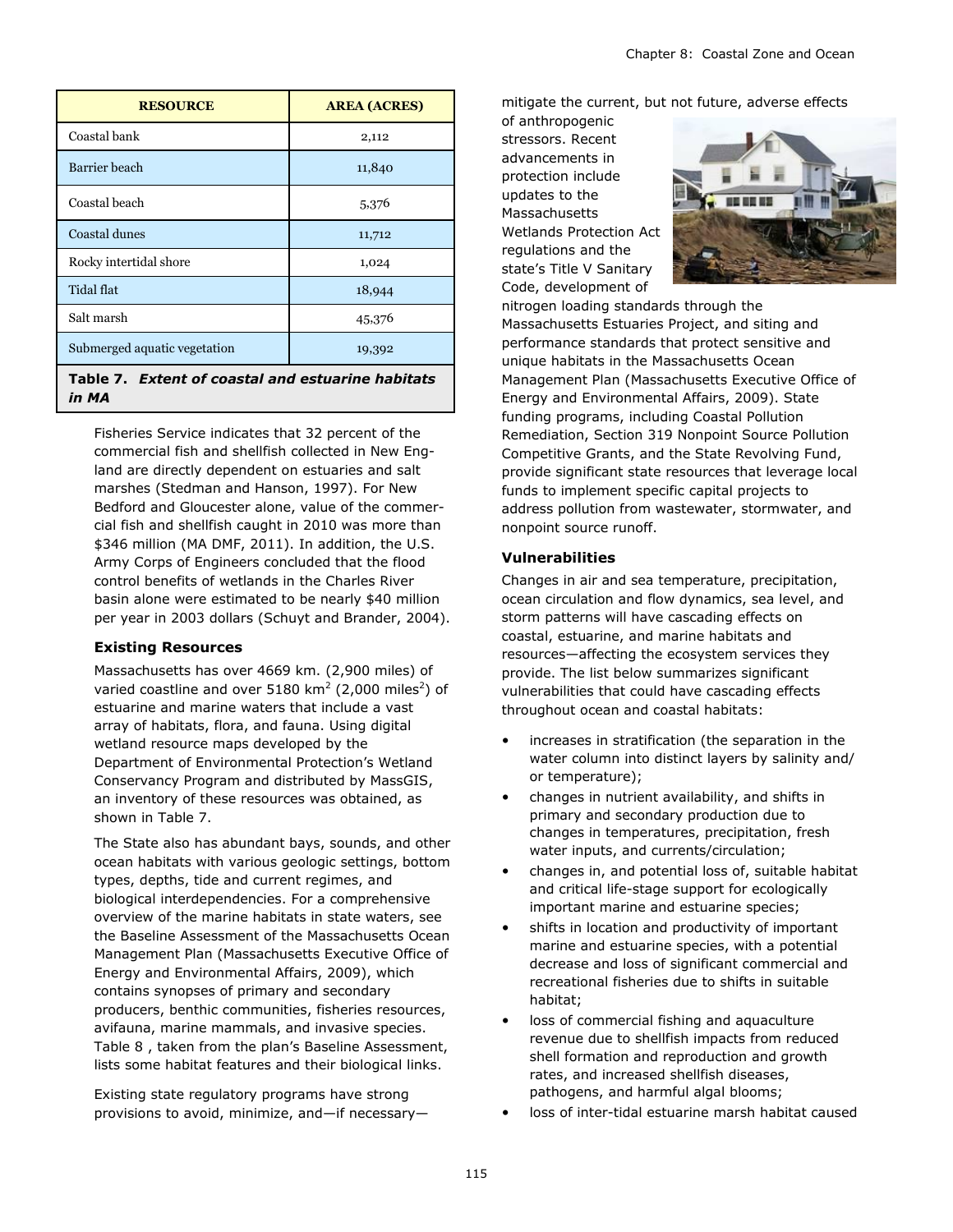| <b>Habitat Features</b>                                                                               | <b>Characteristics</b>                                                                                                                                                                     |
|-------------------------------------------------------------------------------------------------------|--------------------------------------------------------------------------------------------------------------------------------------------------------------------------------------------|
| Non-living Structures<br>(Cobble/rocky/boulder/ledge bottom<br>[not shell] often called "rock piles") | Many species use these bottoms due to their 3-dimensional structures, which provide shelter.<br>Some species' life histories require this type of habitat (e.g., juvenile cod and lobster) |
| Living Structures<br>(Submerged Aquatic Vegetation,<br>kelp, and structure-forming<br>invertebrates)  | Many species use these types of bottom due to their three-dimensional structure, which provide<br>shelter. Some species' life histories require this type of habitat.                      |
| Areas of Upwelling                                                                                    | Important to driving productivity by bringing in nutrients; may not be a major feature in<br>Massachusetts but could be important on a local scale                                         |
| Deeper waters (channels,<br>depressions)                                                              | Protected from the direct effects of storm-induced waves and warming waters                                                                                                                |
| Estuaries, river mouths                                                                               | Turbidity front at freshwater-saltwater interface can influence productivity.                                                                                                              |
| Shell habitat                                                                                         | Settling habitat for invertebrates, may provide shelter                                                                                                                                    |
| Shallow waters $(<5$ feet/1.5 meters)<br>Mud flats, Salt marshes                                      | Critical nursery areas; mud flats are of high value to marine animals that live and feed in this<br>substrate                                                                              |
| <b>Frontal boundaries</b>                                                                             | Represent important "edge" habitat for a wide variety of resident and migratory pelagic species                                                                                            |
| Tide rips                                                                                             | Smaller frontal boundary features; sport fishing species; variety of species utilize these features<br>and are popular fishing spots                                                       |
| Mud bottom                                                                                            | Has potential to provide abundant forage; lower resiliency to recurrent impacts in cold/deep<br>mud bottom                                                                                 |

#### **Table 8.** *Marine habitat features and some important characteristics*

by an inability of marsh accretion and soil formation to keep pace with rapid sea level rise, further compounded by limitation of opportunities for landward migration;

- degradation and loss of freshwater drinking water supplies through increased saltwater intrusion into groundwater aquifers;
- increase in adverse human health effects and degraded estuarine water quality due to increases in polluted run-off and combined sewer overflow events; and
- shell thinning due to increased ocean acidity in organisms with calcium carbonate shells (e.g., snails, clams, mussels, crabs, and lobsters), impacting both the ecosystem and economy.

#### **Potential Strategies**

The protection of land from future development through direct acquisition or conservation restrictions is one of the most straightforward and effective tools for climate change resiliency. To maximize the climate resiliency benefits from land conservation efforts by state agencies, evaluation and prioritization criteria for potential acquisition or restriction could include factors that examine the predicted future changes to the project area in terms of landscape, community, and habitat changes.

―Green‖ infrastructure—where habitat enhancements and natural systems are used instead of hard engineering for storm-damage prevention and other purposes—also promotes resiliency. The green infrastructure concept has strong connections to stormwater management and nonpoint pollution source control, where natural systems (such as vegetated swales, bio-retention cells, and green roofs) perform the water management functions of traditional engineered curbs, gutters, and pipes, but with significant natural benefits and less cost. Habitat enhancement projects that would serve as green infrastructure include: oyster or mussel reefs for storm surge attenuation, constructed wetlands for floodwater control and storm surge attenuation, planted coir fiber sills for erosion control and storm surge protection, and beach or dune nourishment for erosion control and storm surge protection. Shellfish aquaculture also provides ancillary benefits including nutrient (especially nitrogen) reduction when the cultured product is harvested.

As the marine and estuarine waters of the U.S. East Coast increase in temperature in response to global climate change, coldwater species are expected to move farther northward and species whose ranges have historically been farther south of Massachusetts will shift into Massachusetts waters and north of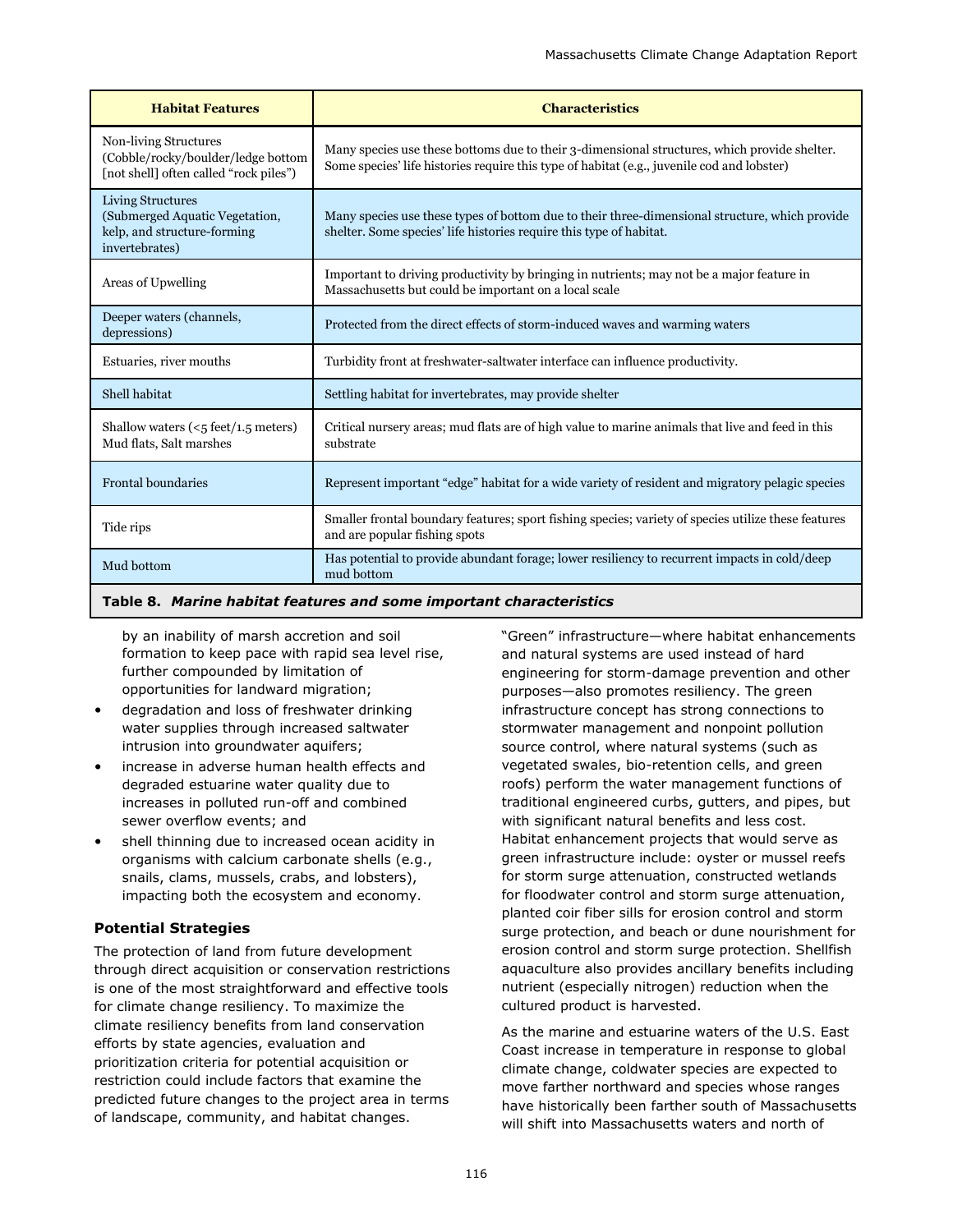

Cape Cod. Fisheries managers will need the ability, tools, and information to change management measures in response to the redistribution of species. This will need to be accomplished at the interstate level involving the Atlantic States Marine Fisheries Commission, New England and Mid-Atlantic Fisheries Management Councils, and the National Oceanic and Atmospheric Administration. Future productivity of individual stocks may be significantly increased or decreased in response to climate change, habitat, secondary productivity, or ecosystems.

Historic harmful algal blooms, along with emerging data, suggest decadal cycles of occurrence. Climate change has the potential to alter abundance and distribution, disrupting natural, established cycles. At present, models focus on

offshore waters. Higher model resolution in the nearshore will aid in the management of highly productive coastal and estuarine shellfish growing areas. As described above, while the general vulnerabilities of the coastal zone and ocean can be identified, the specific impacts and effects of changing estuarine and marine conditions are not well-known at this time.

Effective management requires sufficient and accurate information. Through this recommended strategy, the scope and focus of current monitoring, assessment and modeling efforts could be expanded to ensure that adequate ocean monitoring and observation capabilities exist in Massachusetts. This would provide sustained, high-resolution information at key locations for sea level, storm frequency and magnitude, salinity, pH, temperature, nutrients, biological community structure and size, currents, chlorophyll, and other parameters that will inform management of climate change impacts and trends. Strategies to be considered for implementation include the following:

1. Bolster land conservation efforts and account for changing landscape and natural communities, protect valuable ecological resources, and provide zones for migration:

- a. Protect land from future development through direct acquisition or conservation restrictions.
- b. Include factors that examine the predicted future changes to the project area in terms of landscape, community, and habitat changes in the evaluation and prioritization criteria for potential acquisition or restriction. Also, include tracts/habitat complexes at varying scales and geographic distribution in preservation targets. The ability of prospective areas to accommodate shifting natural communities and features like floodplains and seasonal wetlands will enhance natural resiliency.
- c. Identify the location of future habitats (and resource areas) through the implementation of predictive mapping and modeling, as a necessary step in the protection of these evolving ecosystems.
- 2. Improve resiliency of natural habitats, communities, and populations to climate change through habitat restoration, green infrastructure, and invasive species management efforts; design projects for future conditions. Healthier natural systems are better able to absorb and rebound from the impacts from weather extremes and climate variability.
	- a. Ensure that projects account for future changes in the ecosystem, investments are justified given those predicted changes, and the project is designed and engineered for sea level rise and changes in hydrology.
	- b. Promote resiliency through use of habitat enhancements such as constructed wetlands, oyster or mussel reefs (or other types of shellfish aquaculture), and for storm-damage prevention and floodwater control in lieu hard engineering solutions, where feasible.
- 3. Increase natural resiliency and reduce anthropogenic stressors through directed improvements in estuarine and marine water quality that minimize unavoidable impacts to habitat. This could be achieved via the following methods:
	- a. Consider retreating and migrating wetlands, expanding floodplains, rising sea level and water tables, and increased inundation and flooding through program specific criteria, guidance, policies, or performance standards.
	- b. Strengthen consideration of cumulative impacts as influenced by climate change at project planning levels, whether through MEPA review or the State Revolving Fund Loan Program Project Intended Use Plans.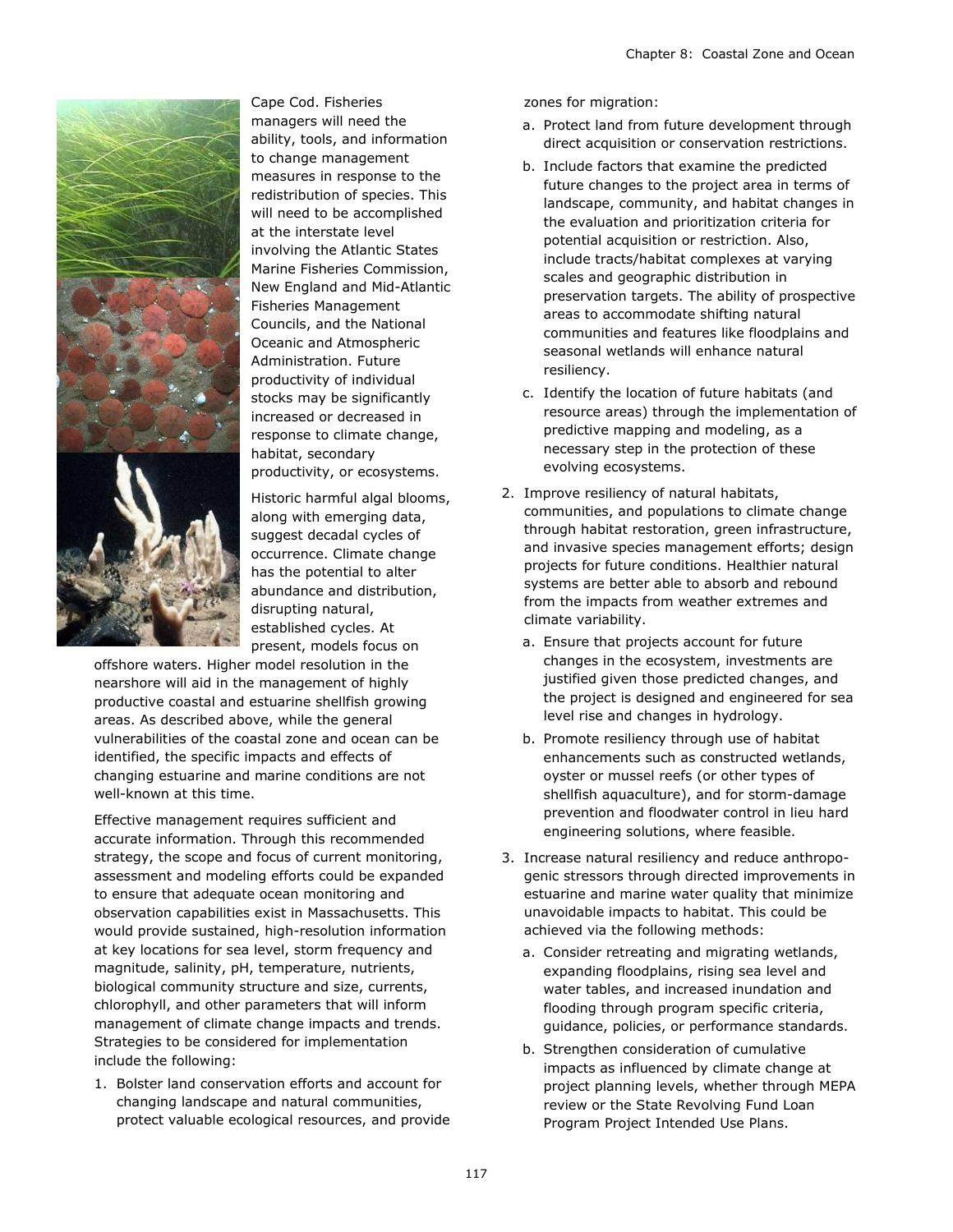#### **Low Impact Development at Caldwell Farm— Building Smarter to Protect Natural Areas**

Low Impact Development (LID) projects are designed to maintain natural drainage flow paths, minimize land clearance, and reduce impervious surfaces—all of which reduce stress on habitats and promote natural resiliency. The Caldwell Farm development in Newbury is an excellent example of how the interests of developers, realtors, and local officials can be brought together to create a "low impact development" that benefits all—including the homeowner.

A 66-unit housing project on a 125-acre site, Caldwell Farm was developed by C.P. Berry Construction Company, which incorporated LID techniques and the protection of open space to maintain 100 acres of the site as fields, forest, freshwater, and saltwater wetlands adjacent to the Parker River National Wildlife Refuge and an Area of Critical Environmental Concern (ACEC). LID techniques used in Caldwell Farm were cluster buildings, reduced road pavement width, and natural buffers to resource areas and grass swales for drainage. Caldwell Farms has received several national awards, including "the Best Overall Community" by the National Association of Home Builders in May 2007.

- c. Consider use of the No Adverse Impact approach, which calls for the design and completion of projects so that they will not have adverse or cumulative impacts.
- d. Consider development of No Net Increase approaches such as the nitrogen cap policy implemented by the Cape Cod Commission, which requires an offset of each increment of additional nitrogen load with some means of nitrogen removal for other nitrogen loads in the watershed.
- e. Maximize incentives, training opportunities, and requirements for Low Impact Development natural design and stormwater best management practices in local planning and regulatory processes to enable routine implementation of these proven smart growth tools, improving water quality and stormwater absorption and reducing flooding impacts.
- 4. Evaluate incorporating flexibility into fisheries management systems to accommodate species shifts. Expand biological surveys into estuaries, which is where climate change effects are anticipated to be especially pronounced. To avoid unnecessary burdens on recreational and commercial fisheries, fisheries managers could consider a move to a management system that incorporates more contemporary estimates of productivity and ecosystem processes, ensuring that targets are realistic and achievable. Ecosystem-based approaches that address cumulative impacts, establish cross-jurisdictional

management mechanisms, and incorporate triggers and methods for adjustments based on evolving knowledge and information will provide significant institutional resilience to climate change.

- 5. Improve shellfish management and aquaculture by incorporating predictions of harmful algal blooms, marine pathogens, and rainfall. Obtain higher model resolution in the nearshore to aid in managing highly productive coastal and estuarine shellfish growing areas.
- 6. Increase monitoring, observations, and assessments to better manage resources and respond to critical shifts in conditions. Expand the scope and focus of current monitoring, assessment and modeling efforts including:
	- a. Use acoustic mapping to provide base information necessary for determining bathymetry and seafloor hardness and roughness.
	- b. Develop a better understanding of the spatial and temporal distribution and habitat needs of marine animals and plants.
	- c. Track other important biotic components, especially endangered sea turtles, seabirds, major avifauna and bat migratory pathways, benthic communities of flora and fauna, certain pelagic fish, and areas of high trophic support (primary and secondary productivity and forage fish).
	- d. Contribute to and support the development and operation of regional and local 'ocean observing system' infrastructure. Support and augment the few existing efforts that routinely collect such data, including the ocean observation system, whose buoys provide a range of information essential for navigation, safety, and oceanographic modeling and forecasting.
	- e. Develop models of coastal hydrodynamics and inundation (coupled with biological and chemical models) to support scenario analyses of future conditions and to test hypotheses.
	- f. Continue and augment other high priority baseline datasets, such as seafloor and water column temperature and salinity

measurements, which can be used to track decadal, annual, and seasonal trends in salinity, temperature, and water column stratification. Improved measurements of waves



and chlorophyll are also important for providing baseline information for modeling.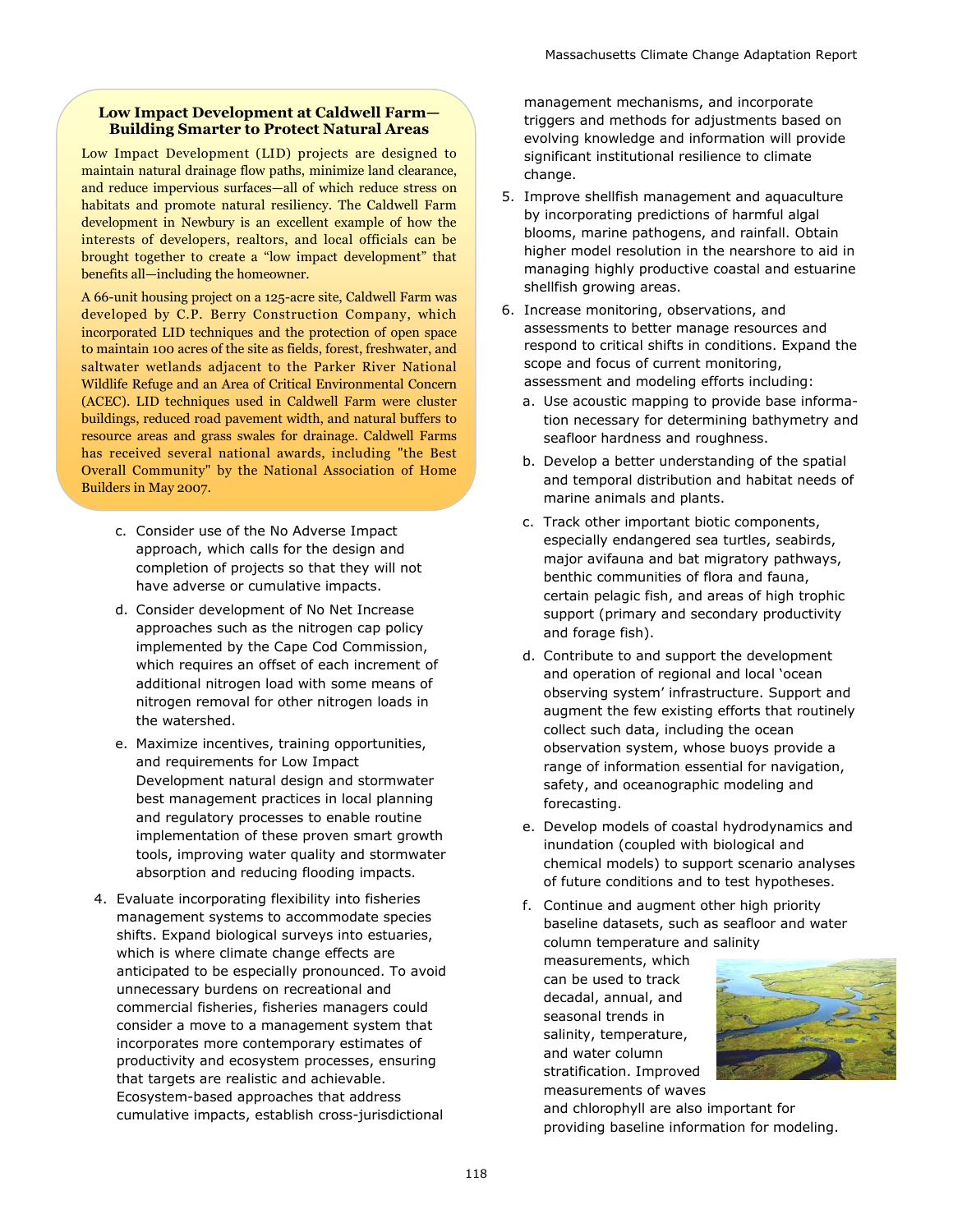The symbol signifies adaptation strategies that are also climate change mitigation actions.

#### **REFERENCES**

Association of State Floodplain Managers, 2007. No Adverse Impact in the Coastal Zone. Online: [http://www.floods.org/index.asp?menuid=340.](http://www.floods.org/index.asp?menuid=340)

Daily, G. C., S. Alexander, P. Ehrlich, L. Goulder, J. Lubchenco, P. A. Matson, H. A. Mooney, S. Postel, S. H. Schneider, D. Tilman, and G.M. Woodwell, 1997. Ecosystem Services: Benefits Supplied to Human Societies by Natural Ecosystems. Ecological Society of America, Issues in Ecology, Number 2, Spring 1997.

Donahue Institute, University of Massachusetts, 2006. An Assessment of the Coastal and Marine Economies of Massachusetts. Report I. Prepared for the Massachusetts Office of Coastal Zone Management. RFR#: ENV06 CZM09.

Massachusetts Coastal Hazards Commission, 2007. Preparing for the Storm: Recommendations for Management of Risk from Coastal Hazards in Massachusetts. Online:

[www.mass.gov/czm/chc/recommendations/chc\\_final\\_report\\_2007.pdf.](http://www.mass.gov/czm/chc/recommendations/chc_final_report_2007.pdf)

Massachusetts Emergency Management Agency and Department of Conservation and Recreation, 2007. Commonwealth of Massachusetts State Hazard Mitigation Plan. Online: [http://www.mass.gov/Eeops/docs/mema/disaster\\_recovery/state\\_plan\\_2007\\_rvn4.pdf.](http://www.mass.gov/Eeops/docs/mema/disaster_recovery/state_plan_2007_rvn4.pdf)

Massachusetts Executive Office of Energy and Environmental Affairs. 2009. Massachusetts Ocean Management Plan-Volume 2. Online: [http://www.mass.gov/?pageID=eoeeasubtopic&L=3&L0=Home&L1=Ocean+%](http://www.mass.gov/?pageID=eoeeasubtopic&L=3&L0=Home&L1=Ocean+%26+Coastal+Management&L2=Massachusetts+Ocean+Plan&sid=Eoeea) [26+Coastal+Management&L2=Massachusetts+Ocean+Plan&sid=Eoeea.](http://www.mass.gov/?pageID=eoeeasubtopic&L=3&L0=Home&L1=Ocean+%26+Coastal+Management&L2=Massachusetts+Ocean+Plan&sid=Eoeea)

Massachusetts Office of Coastal Zone Management, 2009. Case Study: Massachusetts Communities Reduce Storm Risk in Developed Areas. Online: [www.mass.gov/czm/stormsmart/resources/stormsmart\\_quincy.pdf.](http://www.mass.gov/czm/stormsmart/resources/stormsmart_quincy.pdf)

Schuyt, K., and L. Brander, 2004. Living Waters: The Economic Values of the World's Wetlands. World Wildlife Fund: Gland, Switzerland. Online: [http://vinc.s.free.fr/IMG/wetlandsbrochurefinal.pdf.](http://vinc.s.free.fr/IMG/wetlandsbrochurefinal.pdf)

Stedman, S. M., and J. Hanson, 1997. Habitat Connections: Wetlands, Fisheries and Economics in the New England Coastal States. National Oceanic and Atmospheric Administration, National Marine Fisheries Service.

#### **Other Useful References**

Chen, C., R. C. Beardsley, S. Hu, Q. Xu, and H. Lin, 2005. Using MM5 to Hindcast the Ocean Surface Forcing Fields over the Gulf of Maine and Georges Bank Region. Journal of Atmospheric and Oceanic Technology 22(2): 131-145.

Eastern Research Group, 2010. Initial Estimates of Emissions Reductions from Existing Policies Related to Reducing Greenhouse Gas Emissions. Draft report to Climate Protection and Green Economy Advisory Committee.

Frumhoff, P. C., J. J. McCarthy, J. M. Melillo, S. C. Moser, and D. J. Wuebbles, 2007. Confronting Climate Change in the U.S. Northeast: Science, Impacts, and Solutions. Synthesis report of the Northeast Climate Impacts Assessment. Cambridge, MA: Union of Concerned Scientists.

Hayhoe, K., C. P. Wake, T. G. Huntington, L. Luo, M. D. Schwartz, J. Sheffield, E. Wood, B. Anderson, J. Bradbury, A. Degaetano, T. J. Troy, and D. Wolfe, 2006. Past and Future Changes in Climate and Hydrological Indicators in the U.S. Northeast. Climate Dynamics 28:381-407, DOI 10.1007. Online at: [www.northeastclimateimpacts.org/pdf/tech/hayhoe\\_et\\_al\\_climate\\_dynamics\\_2006.pdf.](http://www.northeastclimateimpacts.org/pdf/tech/hayhoe_et_al_climate_dynamics_2006.pdf)

Holliday, M. C., and B. K. O'Bannon, 2002. Fisheries of the United States 2001. National Oceanic and Atmospheric Administration, National Marine Fisheries Service, Office of Science and Technology, Fisheries Statistics and Economics Division: Silver Spring, MD. Online: [www.st.nmfs.noaa.gov/st1/fus/fus01/2001-fus.pdf.](http://www.st.nmfs.noaa.gov/st1/fus/fus01/2001-fus.pdf)

Intergovernmental Panel on Climate Change, 2007. Climate Change 2007: Impacts, Adaptation and Vulnerability. Working Group II Contribution to the Intergovernmental Panel on Climate Change, Fourth Assessment Report. Online: [www.ipcc.ch.](http://www.ipcc.ch)